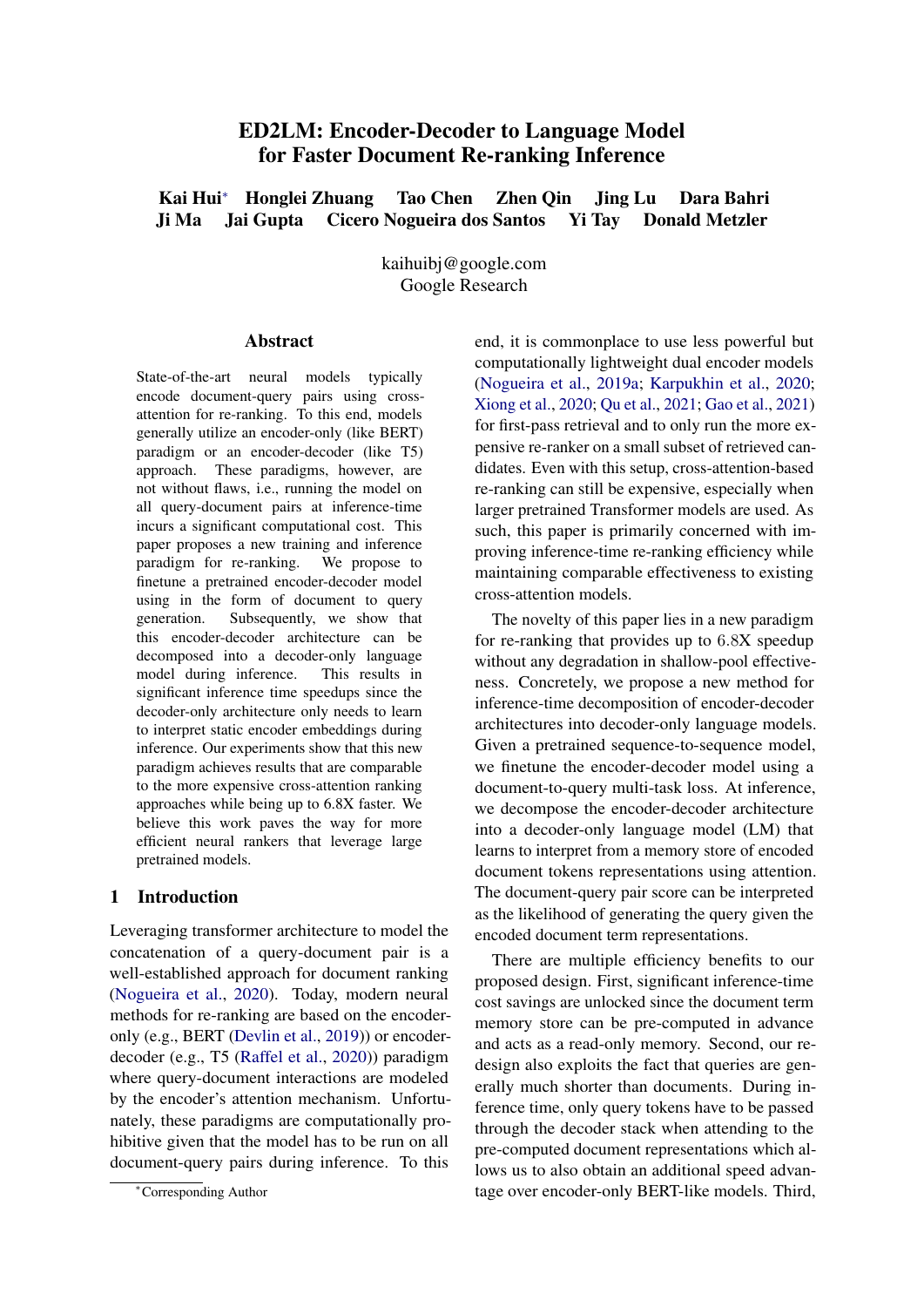computing the query likelihood is computationally simple and does not require the typical costs associated with autoregressive generation models.

The overall contributions of this work can be summarized as follows:

- We propose a new re-ranking paradigm, ED2LM (Encoder-Decoder to Language Model) for fast and efficient inference-time re-ranking. Our method is based on inferencetime decomposition of an encoder-decoder model into a decoder-only language model.
- The proposed method utilizes a new finetuning paradigm by incorporating a new objective function that combines the generative query likelihood and the discriminative crossentropy loss.
- Via extensive experiments, we show that the proposed method performs competitively with T5-based cross-attention re-rankers [\(Nogueira](#page-10-0) [et al.,](#page-10-0) [2020\)](#page-10-0) while being up to more than 6.8X faster during inference.

# 2 Related Work

Neural text ranking. Traditional ranking systems focus on numeric input features [\(Qin et al.,](#page-10-4) [2021;](#page-10-4) [Yan et al.,](#page-11-1) [2021\)](#page-11-1). Recently, text ranking is popular given the prevalence of large pretrained language models. A number of so-called crossattention models concatenate a query and a candidate document into a string and feed it into the model [\(Han et al.,](#page-9-3) [2020;](#page-9-3) [Nogueira et al.,](#page-10-0) [2020;](#page-10-0) [Chen et al.,](#page-9-4) [2022\)](#page-9-4), which allows the attention mechanism of the model to capture interactions across query and document terms. However, deploying such models to millions or billions of documents is usually intractable due to the exorbitant computational cost. To combat this cost, other studies have explored more efficient models, e.g., dualencoder models [\(Karpukhin et al.,](#page-9-1) [2020;](#page-9-1) [Qu et al.,](#page-10-3) [2021;](#page-10-3) [Ren et al.,](#page-10-5) [2021\)](#page-10-5), BERT with late interaction [\(Khattab and Zaharia,](#page-10-6) [2020\)](#page-10-6), or using contextual language models to improve term weighting in traditional inverted indexes [\(Nogueira et al.,](#page-10-2) [2019a;](#page-10-2) [Dai and Callan,](#page-9-5) [2020;](#page-9-5) [Gao et al.,](#page-9-2) [2021\)](#page-9-2).

A few studies that are most closely related to this work focus on leveraging the generative nature of pretrained encoder-decoder language models. A natural practice is to directly use the likelihood of generating the query given a document to rank

the documents [\(Zhuang and Zuccon,](#page-11-2) [2021;](#page-11-2) [Zhuang](#page-11-3) [et al.,](#page-11-3) [2021b;](#page-11-3) [Lesota et al.,](#page-10-7) [2021\)](#page-10-7). However, these methods mostly perform substantially worse than cross-attention ranking models. Another work [\(dos](#page-9-6) [Santos et al.,](#page-9-6) [2020\)](#page-9-6) transforms the likelihood of generating the query into a discriminative loss, where an "unlikelihood" loss is introduced for negative query-document pairs. Despite relatively better performance than using vanilla maximum likelihood estimation (MLE), we found that their method still underperforms cross-attention ranking models. Our proposed method uses a combination of query generation loss and a cross-entropy loss on a specific token, which is capable of achieving comparable performance to cross-attention models.

[\(Ju et al.,](#page-9-7) [2021\)](#page-9-7) proposes query generation as an auxiliary task during training and shows improved performance. However, the proposed model still takes both a query and a document as input in the main ranking task and hence would be as costly as cross-attention ranking models during inference. Finally, the recent differentiable search index [\(Tay](#page-11-4) [et al.,](#page-11-4) [2022\)](#page-11-4) proposes end-to-end ranking via text generation using an encoder-decoder T5 model.

Efficient neural IR. Due to the excessive computational cost of inference in pretrained language models, there is a series of studies aiming to improve the efficiency.

A major trend is to distill expensive models into cheaper ones [\(Hinton et al.,](#page-9-8) [2015;](#page-9-8) [Sanh et al.,](#page-11-5) [2019\)](#page-11-5). Some distillation approaches have specifically focused on text ranking applications [\(Zhang et al.,](#page-11-6) [2020;](#page-11-6) [Zhuang et al.,](#page-11-7) [2021a;](#page-11-7) [Chen et al.,](#page-9-9) [2021a;](#page-9-9) [Hofstätter et al.,](#page-9-10) [2020a\)](#page-9-10).

Another trend is to improve model efficiency by modifying the model architecture. A typical approach used by ColBERT [\(Khattab and Zaharia,](#page-10-6) [2020\)](#page-10-6) and PreTTR [\(MacAvaney et al.,](#page-10-8) [2020\)](#page-10-8) defer query-document interactions to upper layers so that part of the model can be pre-computed. Our model can be categorized into this class of models, except that the late interaction is naturally aligned with the decomposition of encoder-decoder models. This alignment allows us to better leverage knowledge learned by the model during pretraining, and can be the reason behind our stronger performance compared to ColBERT and PreTTR.

There are a couple of other efficient model structures, such as early exiting [\(Soldaini and Moschitti,](#page-11-8) [2020;](#page-11-8) [Xin et al.,](#page-11-9) [2020\)](#page-11-9), Transformer-Kernel (TK) model [\(Hofstätter et al.,](#page-9-11) [2020b\)](#page-9-11), and contextualized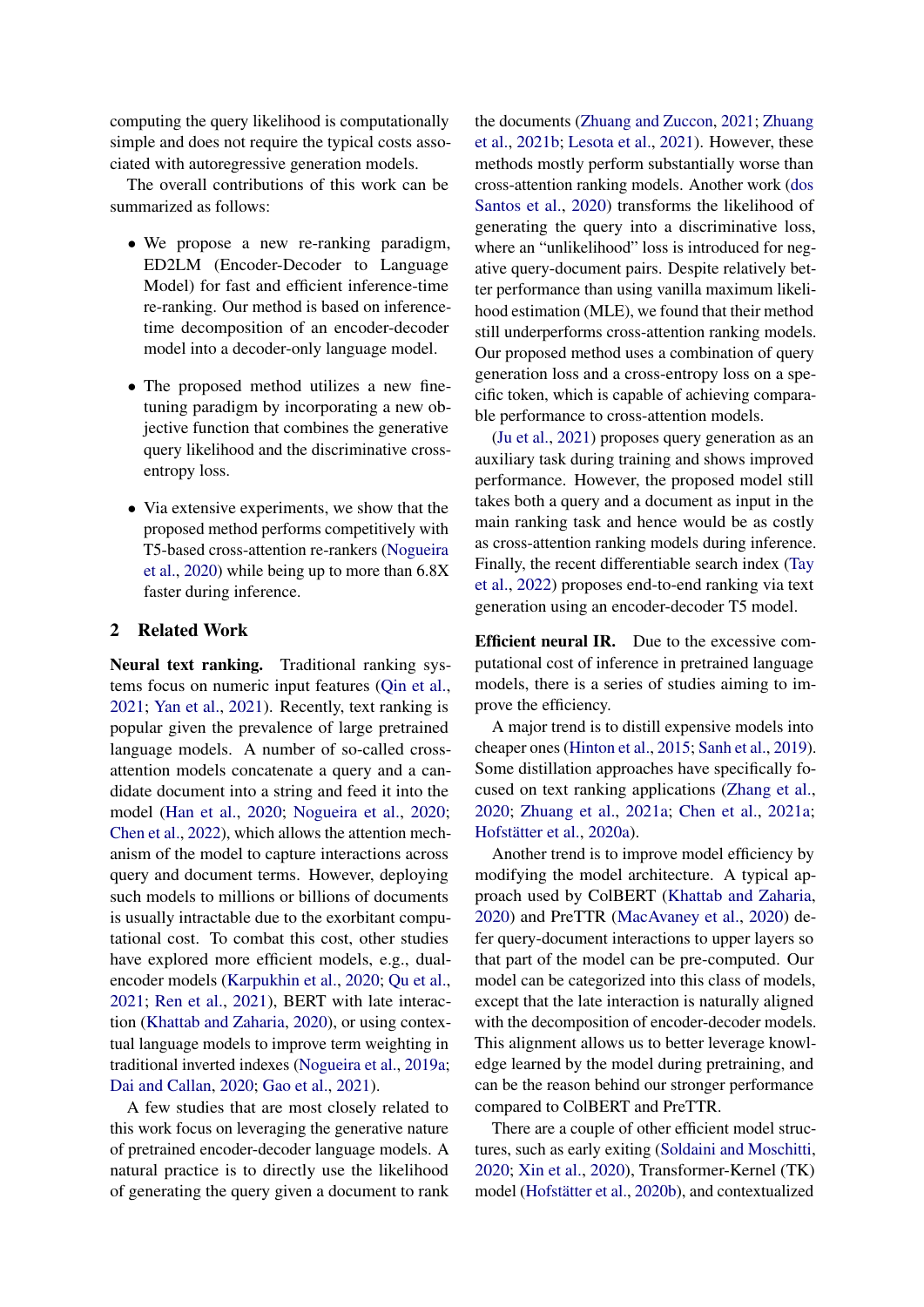<span id="page-2-0"></span>

Figure 1: Overview of the proposed ED2LM.

offline relevance weighting [\(Chen et al.,](#page-9-12) [2021b\)](#page-9-12). In terms of storage cost, [Cohen et al.](#page-9-13) [\(2021\)](#page-9-13) proposed the succinct document representation which reduces the dimension of token representation to compress document representations. These techniques are orthogonal to our study and can be combined with our work to further improve the time and storage efficiency.

### 3 The Proposed Method

This section describes the ED2LM model. See Fig. [1](#page-2-0) for an overview of the approach.

#### 3.1 Overview

The proposed ED2LM model is based on the T5 encoder-decoder architecture. It encodes the documents without looking at the queries and produces ranking scores by decoding the queries and attending to the document representations.

In particular, for a query-document pair, the document tokens are encoded with a stack of Transformer layers as in BERT [\(Devlin et al.,](#page-9-0) [2019\)](#page-9-0), where the tokens attend to one another before going through the position-wise feed-forward layer. The output of the encoder is in the form of dense representations for the document tokens. During decoding, the query tokens are decoded with a stack of decoder layers, where the query tokens first attend to other query tokens before going through a multi-head attention block to attend to the document tokens from the encoder.

Inspired by T5 [\(Nogueira et al.,](#page-10-0) [2020\)](#page-10-0) for ranking and the use of BART for discrimination [\(dos](#page-9-6) [Santos et al.,](#page-9-6) [2020;](#page-9-6) [Lewis et al.,](#page-10-9) [2020\)](#page-10-9), a special

true/false token is appended to the end of the query before the end of the query sequence (EOS). During training, inspired by [\(Ju et al.,](#page-9-7) [2021\)](#page-9-7), the model is trained to generate the query tokens and determine the relevance of the query-document pair. During inference, only the score for the true/false token is used for ranking.

# 3.2 ED2LM for Re-ranking

In this section, we describe the details of training and inference for ED2LM.

#### 3.2.1 Fine-tuning

During fine-tuning, ED2LM involves an encoderdecoder architecture which maps  $\mathbb{R}^{L_D}$  discrete symbols to  $\mathbb{R}^{L_Q}$  discrete symbols. Here,  $L_D$  refers to the length of the document and  $L_Q$  refers to the query length.

Task formulation. The input to the model is a sequence of document tokens and the output of the model is a sequence of query tokens. In order to imbue our model with discriminative capabilities, we append the class token (true/false) that represents the query-document pair at the end of the query. The ranking score of a query-document pair is the normalised probability of the true token at the end of the query. Given a query  $q$  and a document  $d$ , the ground-truth correctness of  $d$  relative to  $q$  is denoted as a binary label y.

Loss function. The loss function optimized for fine-tuning has two components. The first component is the maximum likelihood estimation (MLE) loss of the individual question tokens, which is defined as:

<span id="page-2-2"></span>
$$
Loss_{QL} = -\sum_{i \in 0 \cdots L_Q - 1} log(P(q_i | q_{:i}; d)) \qquad (1)
$$

Since we want the model to learn the correctness of the question using the trailing true/false tokens, we also compute the likelihood of those tokens as follows.

$$
p^{+} = P(\text{true,}\text{eos}|q; d)
$$

$$
p^{-} = P(\text{false,}\text{eos}|q; d)
$$

<span id="page-2-3"></span>The cross-entropy loss  $Loss_{CE}$  can then be written as:

$$
Loss_{CE} = -ylog p^{+} - (1 - y)log p^{-}
$$
 (2)

The final training loss can the be written as:

<span id="page-2-1"></span>
$$
Loss = Loss_{CE} + yLoss_{QL} \tag{3}
$$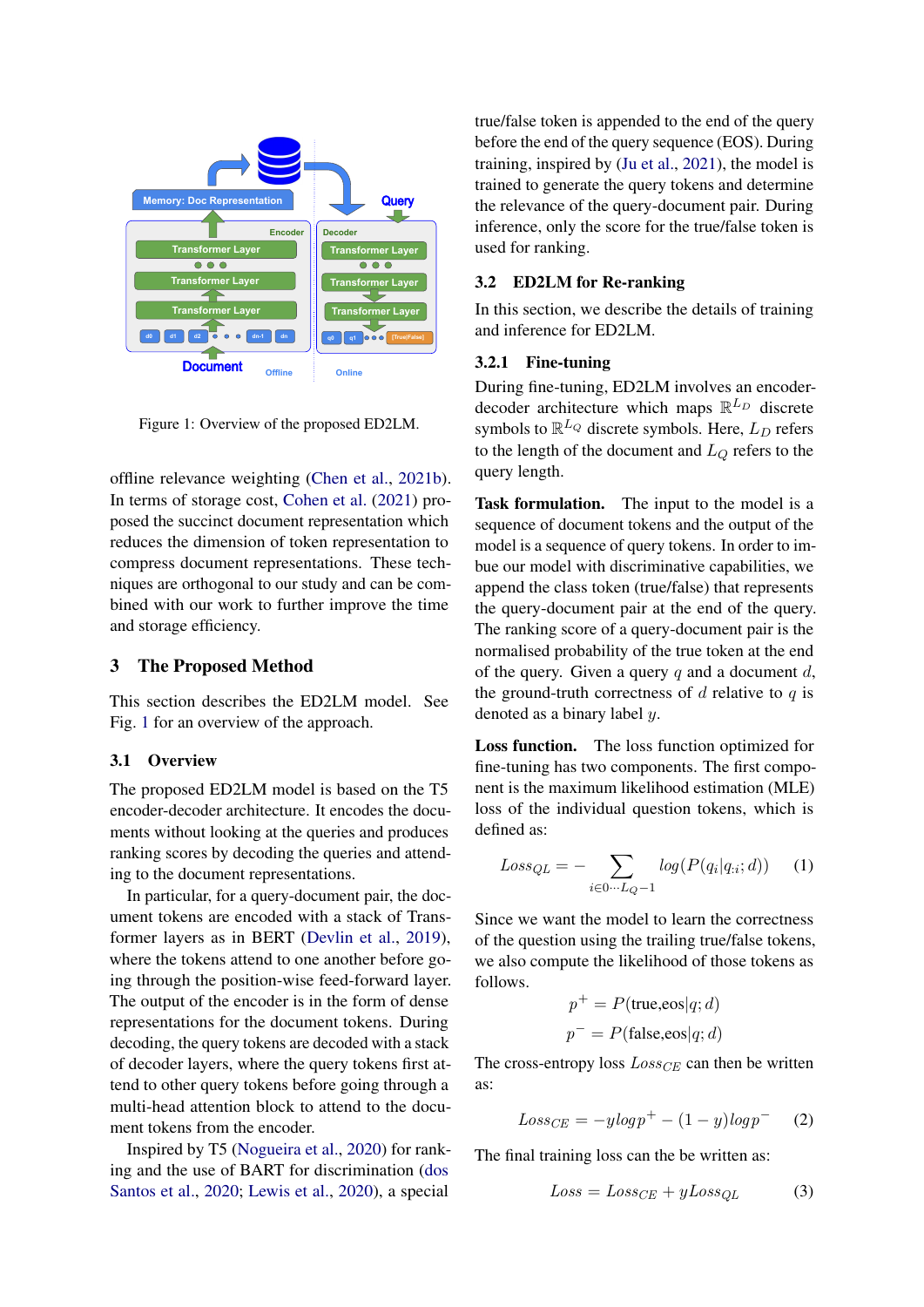The cross-entropy loss is applied to all examples whereas the query likelihood loss only applies to the positive examples. Our fine-tuning loss is trained with teacher forcing.

Scoring. The normalised scores from the true and false tokens are combined as in [\(Nogueira et al.,](#page-10-0) [2020\)](#page-10-0).

#### 3.3 Efficient Re-ranker

This section discusses using ED2LM for more efficient inference, by decoupling the encoder-decoder into a decoder-only language model.

# 3.3.1 Decomposing Encoder-Decoder to Decoder-only LM

The key idea for fast inference is to only extract the decoder from the trained Encoder-Decoder model. Recall a decoder-stack is comprised of decoder-side causal self-attention and encoderdecoder cross-attention.

$$
X'_{\ell} = \text{CausalSelfAttention}(X_{\ell}, X_{\ell}) \tag{4}
$$

$$
Y_{\ell} = \text{MultiheadAttention}(M_{\ell}, X_{\ell}') \tag{5}
$$

where  $X \in \mathbb{R}^{L_Q \times d_{model}}$  is the input to the decoder stack at layer  $\ell$ . M refers to a sequence of memory tokens. In this case, we note that M here refers to computed encoder representations that pass through the encoder-stack. During finetuning, this encoder-stack is trained end-to-end. However, this paradigm generalizes these embeddings as *"memory"*, which can be extended to other use cases or applications. We can also interpret this memory as a form of soft prompt.

#### 3.3.2 Reading from Memory

The decoder reads from  $M$ . In the standard setup, M are static representations that originate from the final output of the encoder in the Seq2Seq architecture and the MultiheadAttention is the encoderdecoder cross attention. Here, M can be compressed along the presentation dimension  $(d_{model})$ as in [\(MacAvaney et al.,](#page-10-8) [2020;](#page-10-8) [Gao et al.,](#page-9-2) [2021;](#page-9-2) [Co](#page-9-13)[hen et al.,](#page-9-13) [2021\)](#page-9-13), which is orthogonal to our studies, or along the sequence dimension  $(L_D)$ , which is introduced below. We find that this generalization is a practically useful way to interpret the ED2LM architecture. We propose to explore not only standard M from encoder outputs but also compressed memory stores from Funnel Transformers [\(Dai et al.,](#page-9-14) [2020\)](#page-9-14). Herein, we employ the Funnel Transformer with b blocks in the encoder, leading to  $2^b$  storage

compression, by reducing the  $\mathbb{R}^{L_D}$  for  $2^b$ . Between each block, a mean-pooling layer is used to downsample the input sequence by two in the sequence length dimension.

## 4 Experiment Setup

This section describes our experimental setup.

Dataset and metrics. We employ the MS MARCO [\(Nguyen et al.,](#page-10-10) [2016\)](#page-10-10) passage re-ranking task, for which we report the official evaluation metric MRR@10 on the 6980 development queries using the binary labels from the dev dataset. We also use the 43 test queries from the TREC Deep Learning (DL) Track 2019 [\(Craswell et al.,](#page-9-15) [2020\)](#page-9-15) and the 54 test queries from 2020 [\(Craswell et al.,](#page-9-16) [2021\)](#page-9-16). The TREC data sets include graded relevance judgments. We report the official evaluation metrics NDCG@10 as well as mean average precision (MAP). When computing MAP, following the official TREC setup, we map passage judgments 2 and 3 to relevant and 0 and 1 to non-relevant. Statistical significance is reported using a paired two-tailed t-test. We use a maximum sequence length of 256 tokens for paragraphs and 32 tokens for queries in our experiments, similar to [\(Hofstät](#page-9-11)[ter et al.,](#page-9-11) [2020b](#page-9-11)[,a\)](#page-9-10).

We employ the training data from RocketQA [\(Qu et al.,](#page-10-3) [2021\)](#page-10-3), which is derived from the MS MARCO training dataset as dual-encoder models trained on it demonstrate strong performance. Specifically, we use the hard-question split ("RQA-Hard"), which only includes the hardnegative samples and positive samples from MS MARCO, and the merge split ("RQA-Merge"), which includes extra unlabeled questions from Ya-hoo! Answers<sup>[1](#page-3-0)</sup>, ORCAS [\(Fisch et al.,](#page-9-17) [2019\)](#page-9-17), and Natural Questions [\(Kwiatkowski et al.,](#page-10-11) [2019\)](#page-10-11) on top of "RQA-Hard". For validation purposes, we use the 1500 dev2 validation queries with at least one relevance judgment from the TREC DL Track 2021[2](#page-3-1) . Given our focus on shallow-pool effectiveness, the model with highest MRR@10 on the validation dataset is selected. We employ Mesh Tensorflow [\(Shazeer et al.,](#page-11-10) [2018\)](#page-11-10) for training and evaluation. The T5 models have been trained and inferred as in [\(Nogueira et al.,](#page-10-0) [2020\)](#page-10-0), and ED2LM has been primarily trained using the loss defined

<span id="page-3-1"></span><span id="page-3-0"></span><sup>1</sup><http://answers.yahhoo.com>

<sup>2</sup>[https://msmarco.blob.core.windows.](https://msmarco.blob.core.windows.net/msmarcoranking/passv2_dev2_queries.tsv) [net/msmarcoranking/passv2\\_dev2\\_queries.](https://msmarco.blob.core.windows.net/msmarcoranking/passv2_dev2_queries.tsv) [tsv](https://msmarco.blob.core.windows.net/msmarcoranking/passv2_dev2_queries.tsv)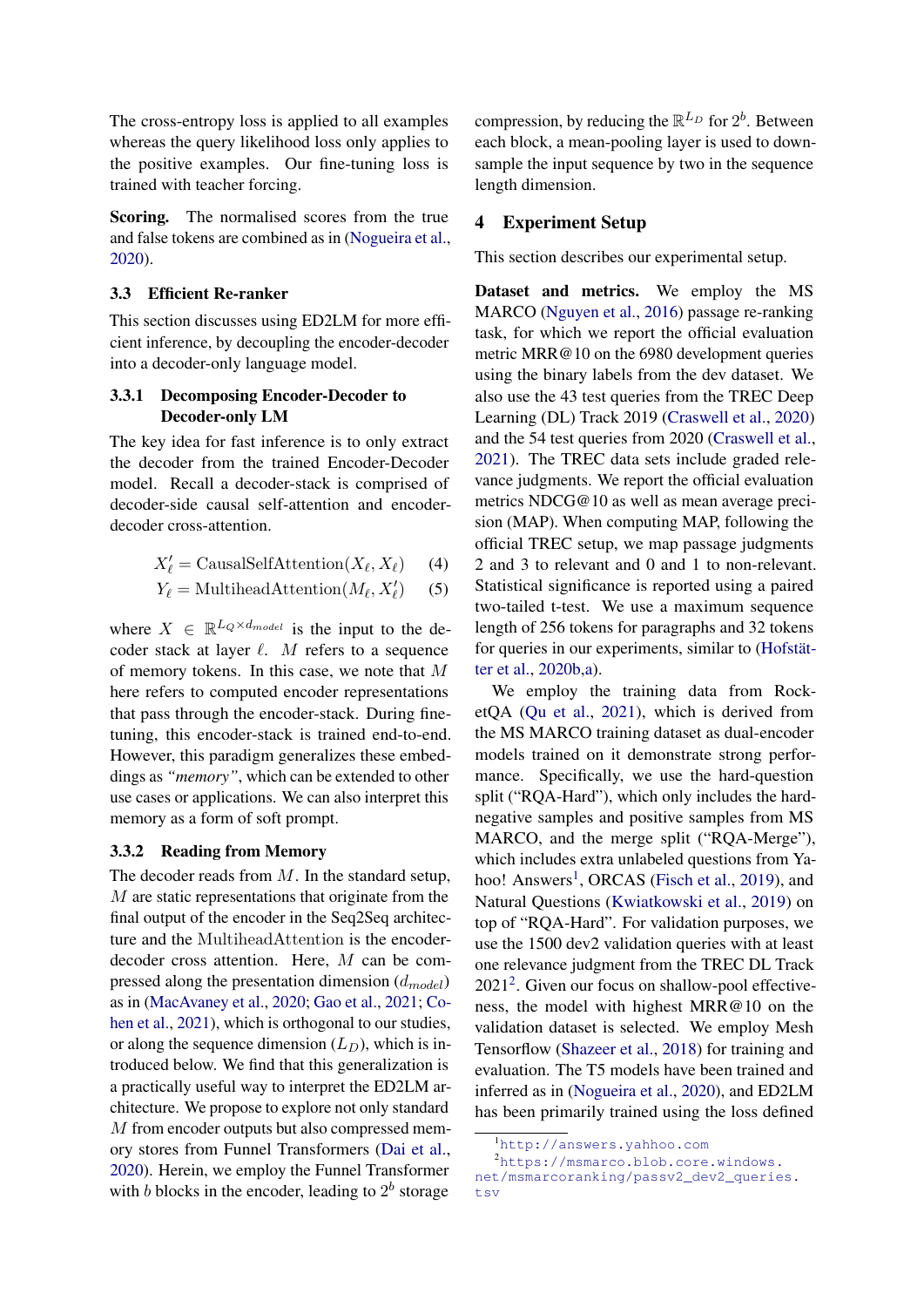in Eq. [3.](#page-2-1) We train models for ablation study by using Eq. [1](#page-2-2) and Eq. [2](#page-2-3) separately. During training, a constant learning rate of 1e-3 is used.

Baselines. ED2LM is compared to ranking models using four variants of T5 (T5-small, T5-base, T5-large, and T5-xl), BERT-base, BERT-large, and PreTTR [\(MacAvaney et al.,](#page-10-8) [2020\)](#page-10-8). The PreTTR [\(MacAvaney et al.,](#page-10-8) [2020\)](#page-10-8) model decouples the encoding of the query and the document on top of the BERT architecture and is directly comparable to the T5-based ED2LM. We fine-tune BERT-base models using TF-ranking [\(Pasumarthi](#page-10-12) [et al.,](#page-10-12) [2019\)](#page-10-12) and achieve similar results with the results reported in [\(Nogueira et al.,](#page-10-0) [2020\)](#page-10-0). We also re-implement the PreTTR model using TF-ranking. Therein, following the configurations in [\(MacA](#page-10-8)[vaney et al.,](#page-10-8) [2020\)](#page-10-8), a query and a document are encoded independently in the first l-layers using the BERT-base configuration before interacting via cross-attention. The BERT-base pre-trained checkpoint is used for initialisation. We report the results by setting  $l = 6$ , which leads to similar FLOPs and latency as ED2LM-base (26.1T vs 20.6T).

Variants of ED2LM. We investigate the effectiveness and inference efficiency of ED2LM based on T5-small, T5-base, T5-large, and T5-xl architectures, leading to ED2LM-small, ED2LM-base, ED2LM-large, and ED2LM-xl, respectively. We experiment with two Funnel-Transformer variants, where two six-layers funnel blocks  $(b = 2)$  and three eight-layers funnel blocks  $(b = 3)$  are used in the encoder, respectively. They are named ED2LM- $F-6L^{\times 2}$  and ED2LM-F-8 $L^{\times 3}$ , correspondingly. These configurations lead to a  $4X$  (when  $b = 2$ ) and a 8X (when  $b = 3$ ) reduction in the sequence length. The Funnel-Transformer variants are pretrained using the same task as in T5 on top of the C4 corpus [\(Raffel et al.,](#page-10-1) [2020\)](#page-10-1).

Initial rankings. Since we primarily focus on the re-ranking setting, we consider several retrieval models to generate initial ranking candidates. For the MS MARCO passage re-ranking task, we use BM25 (an implementation from Terrier [\(Mac](#page-10-13)[donald et al.,](#page-10-13) [2012\)](#page-10-13)) to generate the top-1K passages per query. In addition, we implemented the docT5query model [\(Nogueira et al.,](#page-10-14) [2019b](#page-10-14)[,a\)](#page-10-2) by training a T5 seq2seq model to generate 40 questions (i.e., expansions) per paragraph and use BM25 to retrieve top-1K passages. This serves as a high-recall initial ranking, wherein the recall@1K

increases from 86.7 (MRR@10=19.3) in the base BM25 ranking to 93.76 (MRR@10=25.3) with document expansion. For the TREC DL Track, we use the official top-1k initial rankings from BM25 [\(Craswell et al.,](#page-9-15) [2020,](#page-9-15) [2021\)](#page-9-16).

Efficiency metrics. To compare inference efficiency, we report FLOPs and latency as encouraged by [Dehghani et al.](#page-9-18) [\(2022\)](#page-9-18). To compute FLOPs we make use of a public repository  $3$ . To compute latency, we do as follows: each model is exported in the Tensorflow Saved Model format before serving via the Tensorflow Model Server<sup>[4](#page-4-1)</sup> on a Intel Xeon CPU desktop with 8 CPU cores, 16 CPU threads, and 132 GB RAM. We randomly select 500 queries and passages from the MS MARCO dataset. As for PreTTR [\(MacAvaney et al.,](#page-10-8) [2020\)](#page-10-8), to enable fair comparisons, we add an additional 500 queries, leading to a total of 1000 query-passages pairs, to fully utilise the shared computation of the query encoder. For each query-passage pair, we time the inference call to the model server 10 times and record the minimum. For each model, we report the 50 and 95-percentile of the 500 timing (1000 for PreTTR) as a two-number summary of latency. The time for tokenization is included for all models. For PreTTR and ED2LM, we assume the token representations of passages have already been loaded in the memory akin to [\(MacAvaney et al.,](#page-10-8) [2020;](#page-10-8) [Gao et al.,](#page-9-2) [2021\)](#page-9-2).

### 5 Results

In this section, we examine the effectivenessefficiency trade-off of ED2LM on the passage reranking task. The results of T5, ED2LM, BERT, and PreTTR have been displayed in Table [1.](#page-5-0) In Table [2,](#page-6-0) we further summarise the comparisons (ED2LM vs. baseline models) from Table [1](#page-5-0) and highlight the results that ED2LM provides a better trade-off. We also visualise the results from different models on the MS MARCO benchmark in Fig. [2](#page-5-1) when using docT5query [\(Nogueira et al.,](#page-10-2) [2019a\)](#page-10-2) as the initial ranking.

# 5.1 Trade-off in Re-ranking

Results for the baseline models. We achieve comparable results as previous studies on all three benchmarks. In particular, [\(Nogueira et al.,](#page-10-0)

<sup>3</sup>[https://github.com/google-research/](https://github.com/google-research/electra/blob/master/flops_computation.py)

<span id="page-4-1"></span><span id="page-4-0"></span>[electra/blob/master/flops\\_computation.py](https://github.com/google-research/electra/blob/master/flops_computation.py) <sup>4</sup>[https://www.tensorflow.org/tfx/](https://www.tensorflow.org/tfx/tutorials/serving/rest_simple)

[tutorials/serving/rest\\_simple](https://www.tensorflow.org/tfx/tutorials/serving/rest_simple)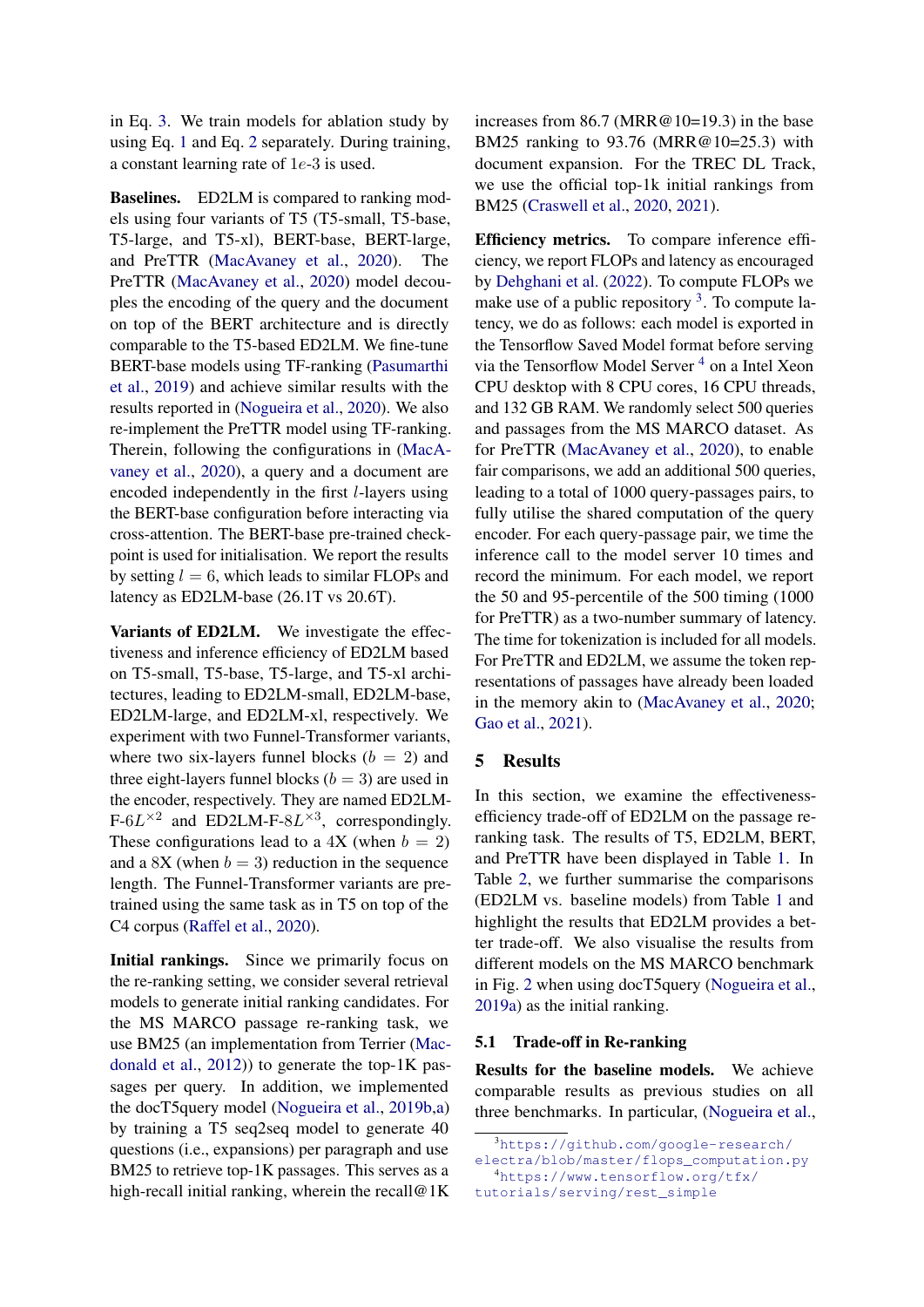<span id="page-5-0"></span>

| Models                          | MS MARCO (MRR@10)                                               |                                                                 | Trec DL Track 2019          |                                               | Trec DL Track 2020                      |                                             | <b>FLOPs</b> | Latency (ms) |      |
|---------------------------------|-----------------------------------------------------------------|-----------------------------------------------------------------|-----------------------------|-----------------------------------------------|-----------------------------------------|---------------------------------------------|--------------|--------------|------|
|                                 | $BM25+$                                                         | $docT5query+$                                                   | nDCG@10                     | <b>MAP</b>                                    | nDCG@10                                 | <b>MAP</b>                                  | (T)          | P50          | P95  |
| <b>Baseline Models</b>          |                                                                 |                                                                 |                             |                                               |                                         |                                             |              |              |      |
| PreTTR $(p)$                    | 36.7                                                            | 37.4                                                            | 70.0                        | 39.8                                          | 71.5                                    | 45.5                                        | 26           | 159          | 189  |
| BERT-base $(b)$                 | 36.5                                                            | 37.2                                                            | 68.5                        | 41.9                                          | 71.9                                    | 45.7                                        | 52           | 309          | 443  |
| T5-small $(t5s)$                | 35.9                                                            | 36.6                                                            | 68.8                        | 42.3                                          | 68.1                                    | 42.1                                        | 22           | 123          | 127  |
| T5-base $(t5b)$                 | 38.3                                                            | 39.2                                                            | 71.1                        | 43.1                                          | 73.7                                    | 48.6                                        | 67           | 405          | 425  |
| T5-large $(t5l)$                | 39.4                                                            | 40.3                                                            | 72.0                        | 42.9                                          | 73.0                                    | 48.0                                        | 202          | 1111         | 1140 |
| T5-xl $(t5x)$                   | 39.6                                                            | 40.6                                                            | 71.8                        | 42.2                                          | 74.6                                    | 49.2                                        | 752          | 2490         | 2515 |
| Variants of ED2LM               |                                                                 |                                                                 |                             |                                               |                                         |                                             |              |              |      |
| ED2LM-small                     | 37.2 $(\uparrow_{t5s} \downarrow_{t5blx} \uparrow_b)$           | 37.9 $(\uparrow_{t5s} \downarrow_{t5blx} \uparrow_b)$           | 69.5 $(\downarrow_{t5l})$   | 40.8                                          | 69.6 $(\downarrow_{t5blx})$             | 43.3 $(\downarrow t5blx \downarrow b)$      | 5            | 60           | 65   |
| ED2LM-base                      | 38.7 $(\uparrow_{t5s} \downarrow_{t5lx} \uparrow_b \uparrow_p)$ | 39.6 $(\uparrow_{t5s} \downarrow_{t5lx} \uparrow_b \uparrow_p)$ | 70.2                        | 42.5 $(\uparrow_n)$                           | 71.5 $(\uparrow_{t5s}\downarrow_{t5x})$ | 47.2 $(\uparrow_{t5s} \downarrow_{t5x})$    | 21           | 157          | 185  |
| ED2LM-large                     | 38.0 $(\uparrow_{t5s}\downarrow_{t5lx}\uparrow_b\uparrow_p)$    | 39.0 $(\uparrow_{t5s}\downarrow_{t5lx}\uparrow_b\uparrow_p)$    | 70.3                        | 42.3 $(\uparrow_p)$                           | 72.8 $(\uparrow_{t5s})$                 | 47.6 $(\uparrow_{t5s})$                     | 73           | 317          | 336  |
| ED2LM-xl                        | 39.4 $(\uparrow_{t5sb}\uparrow_b\uparrow_p)$                    | 40.4 $(\uparrow_{t5sb}\uparrow_b\uparrow_p)$                    | 71.4                        | 44.8 $(\uparrow_{t5sbx}\uparrow_b\uparrow_p)$ | 71.6 $(\uparrow_{t5s}\downarrow_{t5x})$ | 48.2 $(\uparrow_{t5s}\uparrow_b\uparrow_p)$ | 287          | 811          | 834  |
| <b>ED2LM</b> with Funnel Blocks |                                                                 |                                                                 |                             |                                               |                                         |                                             |              |              |      |
| ED2LM-F- $6L^{\times 2}$        | 36.5 $(\downarrow_{t5blx})$                                     | 37.4 $(\uparrow_{t5s} \downarrow_{t5blx})$                      | 68.0 $(\downarrow_{t5blx})$ | 40.5 $(\downarrow_{t5b})$                     | 70.4 $(\downarrow_{t5bx})$              | 44.1 $(\downarrow_{t5blx})$                 | 9            | 130          | 151  |
| ED2LM-F- $8L^{\times 3}$        | 35.4 $(\downarrow_{t5blx} \downarrow_b \downarrow_p)$           | 36.2 $(\downarrow_{t5blx} \downarrow_b \downarrow_p)$           | 69.2 $(\downarrow_{t5l})$   | 40.2 $(\downarrow_{t5bl})$                    | 70.5 $(\downarrow_{t5bx})$              | 44.7 $(\downarrow_{t5blx})$                 |              | 108          | 126  |

Table 1: The re-ranking performance when re-ranking top-1K paragraphs. We note down the significant difference at 0.05 level with ↑ and ↓ for the variants of ED2LM. The comparisons are relative to T5-small, T5-base, T5-large, and, T5-xl (with subscriptions t5s, t5b, t5l, t5x), BERT-base (with subscriptions b), PreTTR with six layers of decoupled encoding (with subscriptions p).

<span id="page-5-1"></span>

Figure 2: MRR@10 on MS MARCO dev small (6980 test queries) after re-ranking top-1K documents from docT5query [\(Nogueira et al.,](#page-10-2) [2019a\)](#page-10-2) vs. latency. The x-axis is the latency (95 percentile out of 500 calls); yaxis is the MRR@10 score. The point (ED2LM models) and the cross (baseline models) are the mean MRR@10 and the bar indicates the 95% confidence interval.

[2020\)](#page-10-0) reports MRR@10 = 37.2, 38.1, 39.3, and 39.8 when using BERT-large, T5-base, T5 large, and T5-xl to re-rank top-1K paragraphs from BM25 on MS MARCO passage re-ranking benchmark. Besides, we list the re-ranking results on MS MARCO from COIL [\(Gao et al.,](#page-9-2) [2021\)](#page-9-2) (MRR@10=34.8) and ColBERT [\(Khattab and Za](#page-10-6)[haria,](#page-10-6) [2020\)](#page-10-6) (MRR@10=34.9) here for references. For the TREC DL Track, we select the submitted runs that are most comparable to ours, namely, the top re-ranking run [\(Yan et al.,](#page-11-11) [2019\)](#page-11-11) in 2019  $(nDCG@10 = 72.5$  and MAP= 45.3) and the 4th best re-ranking run [\(Cao et al.,](#page-9-19) [2020\)](#page-9-19)<sup>[5](#page-5-2)</sup> for 2020  $(nDCG@10 = 73.7$  and MAP= 48.8).

Effectiveness-efficiency trade-off. ED2LM decouples the encoding of the document and query, thereby allowing for caching the document representation offline. After pre-computing the document presentation as in PreTTR [\(MacAvaney et al.,](#page-10-8) [2020\)](#page-10-8), ED2LM achieves a highly favorable tradeoff. From Table [1](#page-5-0) and [2,](#page-6-0) we make the following observations. (1) ED2LM-small and ED2LM-base perform at least as good as T5-small and T5-base, respectively, while providing more than a 2X speed up. For ED2LM-base, its effectiveness is not significantly different from T5-large on both TREC DL Tracks and under-performs by 0.7 (38.7 vs 39.4) on MS MARCO, while providing a 6.2X speed up. When comparing with BERT-base and PreTTR, both ED2LM-small and ED2LM-base perform at least as good (for MRR@10 and nDCG@10) and

<span id="page-5-2"></span> ${}^{5}$ The 1st-3rd best runs [\(Qiao et al.,](#page-10-15) [2021\)](#page-10-15) in 2020 used TREC DL 2019 data for fine-tuning.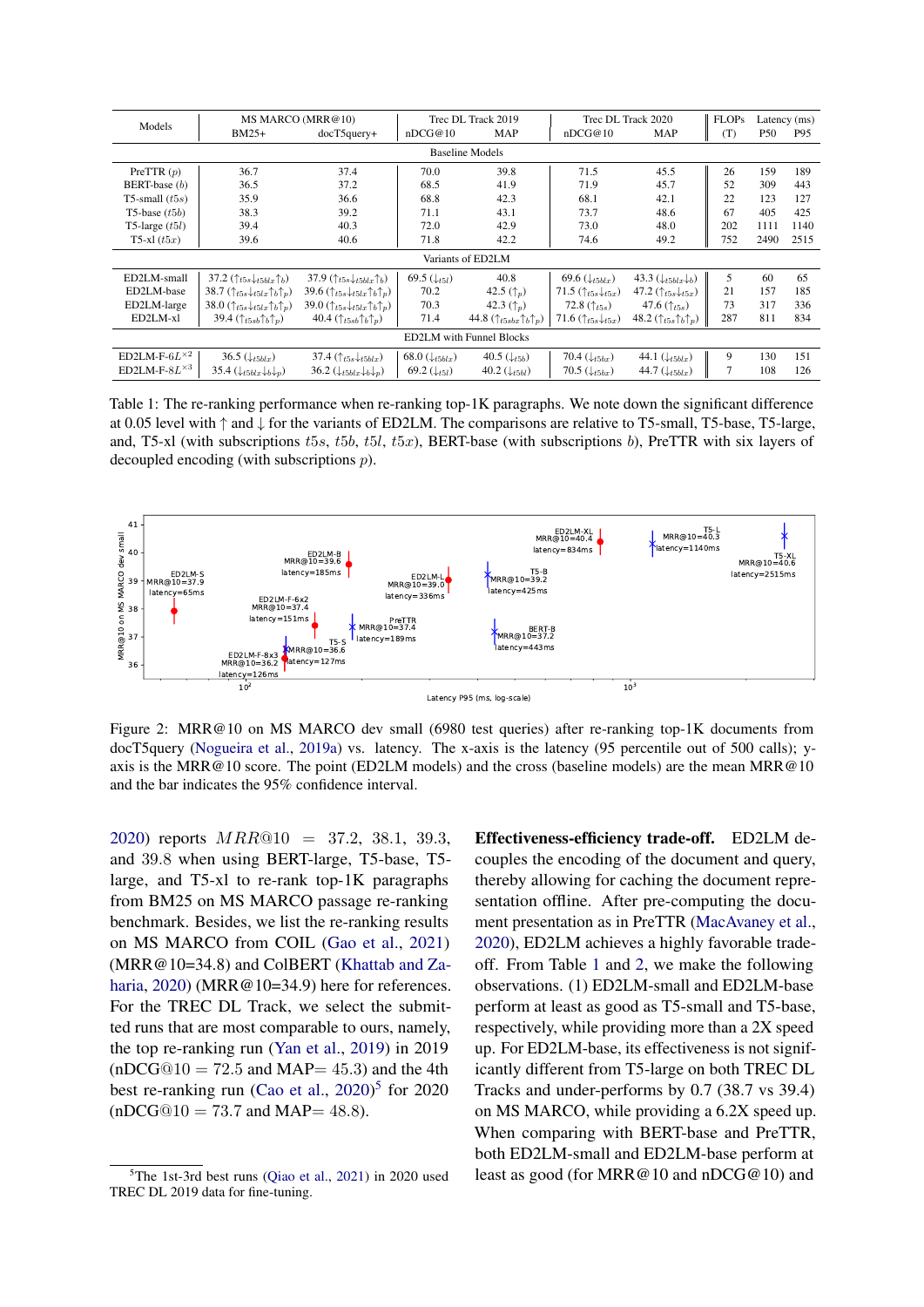<span id="page-6-0"></span>

| $ED2LM \rightarrow$   | Small                                                                     | Base                                                 | Large                                             | xl                                               | $F-6L^{\times 2}$                          | $F-8L^{\times 2}$                              |
|-----------------------|---------------------------------------------------------------------------|------------------------------------------------------|---------------------------------------------------|--------------------------------------------------|--------------------------------------------|------------------------------------------------|
| T <sub>5</sub> -small | F:4.4x/L:2.0x<br>$r:\uparrow/n:\sim/m:\sim$                               |                                                      |                                                   |                                                  | F:2.4x/L:0.8x<br>$r:~\sim/n:~\sim/m:~\sim$ | F:3.1x/L:1.0x<br>$r:\sim/n:\sim/m:\sim$        |
| PreTTR                | F:5.2x/L:2.9x<br>r:~/n:~/m:~                                              | F:1.2x/L:1.0x<br>$r:\uparrow/n:\sim/m:\uparrow$      |                                                   |                                                  | F:2.9x/L:1.3x<br>$r:~\sim/n:~\sim/m:~\sim$ | F:3.7x/L:1.5x<br>$r:\mathcal{L}/n:\sim/m:\sim$ |
| <b>BERT-base</b>      | F:10.4x/L:6.8x<br>$\mathbf{r}$ : $\uparrow$ / $\mathbf{n}$ : $\downarrow$ | F:2.5x/L:2.4x<br>r: $\uparrow$ /n: $\sim$ /m: $\sim$ |                                                   |                                                  | F:5.8x/L:2.9x<br>$r:\sim/n:\sim/m:\sim$    | F:7.4x/L:3.5x<br>$r:\mathcal{L}/n:\sim/m:\sim$ |
| T <sub>5</sub> -base  |                                                                           | F:3.2x/L:2.3x<br>$r:\sim/n:\sim/m:\sim$              |                                                   |                                                  |                                            |                                                |
| T5-large              |                                                                           | F:9.6x/L:6.2x<br>$r:\mathcal{L}/n:\sim/m:\sim$       | F:2.8x/L:3.4x<br>$r:\sqrt{n}$ : $\sim/m$ : $\sim$ |                                                  |                                            |                                                |
| $T_{5-x}$             |                                                                           |                                                      | F:10.3x/L:7.5x<br>$r:\ln^{-1}m$                   | F:2.6x/L:3.0x<br>$r:~\sim/n:~\downarrow/m:~\sim$ |                                            |                                                |

Table 2: The comparison of the effectiveness-efficiency trade-off for ED2LM derived from Table [1.](#page-5-0) Each row includes one baseline model, and individual columns are one of the ED2LM variants. In each comparison (cell), the upper part is the efficiency comparison, where F indicates FLOPs and L is the latency (P95). In the lower part, the comparisons for the effectiveness are summarised.  $\uparrow, \downarrow$ , and,  $\sim$  denote the significant better, worse, and, no significant difference (at level 0.05) when comparing ED2LM models with the baseline. Herein, r indicates MRR@10 on MS Marco dev small dataset (re-ranking top-1k from BM25); n and m denote nDCG@10 and MAP, respectively, on TREC DL Track. We highlight comparisons that ED2LM could provide better effectiveness (MRR@10 or nDCG@10) or smaller latency.

are up to 6.8X faster. (2) ED2LM-large performs on par with T5-large on the TREC DL Tracks, but under performs on MS MARCO by 1.4; whereas ED2LM-xl achieves similar MRR@10 on MS MARCO (39.4 vs 39.6), but performs worse in terms of nDCG@10 on TREC DL Track 2020. Furthermore, in Fig. [2](#page-5-1) (MRR@10 on MS MARCO vs the latency (P95) by re-ranking the top-1K from docT5query) the leftmost ED2LM-small achieves better effectiveness than T5-small, PreTTR, and BERT-base. Likewise, ED2LM-base achieves similar latency as PreTTR and is 2.3X more efficient than BERT-base but achieves higher MRR@10. In the meantime, though more efficient, ED2LM-xl and ED2LM-large perform close to their counterparts, once again confirming the observations. We argue that, on the one hand, co-training of query likelihood and the discriminative cross-entropy leads to better ranking quality, which is especially true for the smaller variants (small and base); On the other hand, not attending to the query during document encoding leads to performance decreases, which dominates the outcomes in larger model variants (like large and xl).

ED2LM-F: Storage compression with Funnel Transformer. The results for the two variants of ED2LM with Funnel blocks are summarised in the bottom block of Table [1](#page-5-0) and the rightmost columns in Table [2.](#page-6-0) In terms of storage, ED2LM- $F-6L^{\times 2}$  provides 4X compression and ED2LM-F- $8L \times 3$  provides 8X compression by reducing the sequence length in the encoder. It can be seen that, ED2LM-F- $6L^{\times 2}$  outperforms T5-small and performs as well as BERT-base and PreTTR. Furthermore, while ED2LM-F- $8L^{\times 3}$  provides 8X compression, the effectiveness drops below that of T5 small and BERT-base on the MS MARCO benchmark. However, it achieves on-par results relative to T5-small and BERT-base on the TREC DL Track in terms of both nDCG@10 and MAP. As for efficiency, ED2LM-F- $8L^{\times 3}$  is similar to T5-small and PreTTR, but is 3.5X faster than BERT-base.

### 5.2 Ablation Analysis

The use of RocketQA-Merge dataset for training. In our experiments, we find that the ranking quality of the proposed ED2LM, as well as PreTTR model, benefit considerably from RocketQA-Merge. We demonstrate the training performance (upper part) in Table [3](#page-7-0) on RocketQA and the MS MARCO training dataset. It can be seen that T5 achieves similar performance on both training data sets. In the meantime, ED2LM achieves MRR@10=37.5 when trained on the MS MARCO training dataset, and can achieve 38.7 when trained on the "RQA-Merge" dataset. This is also true for PreTTR, which sees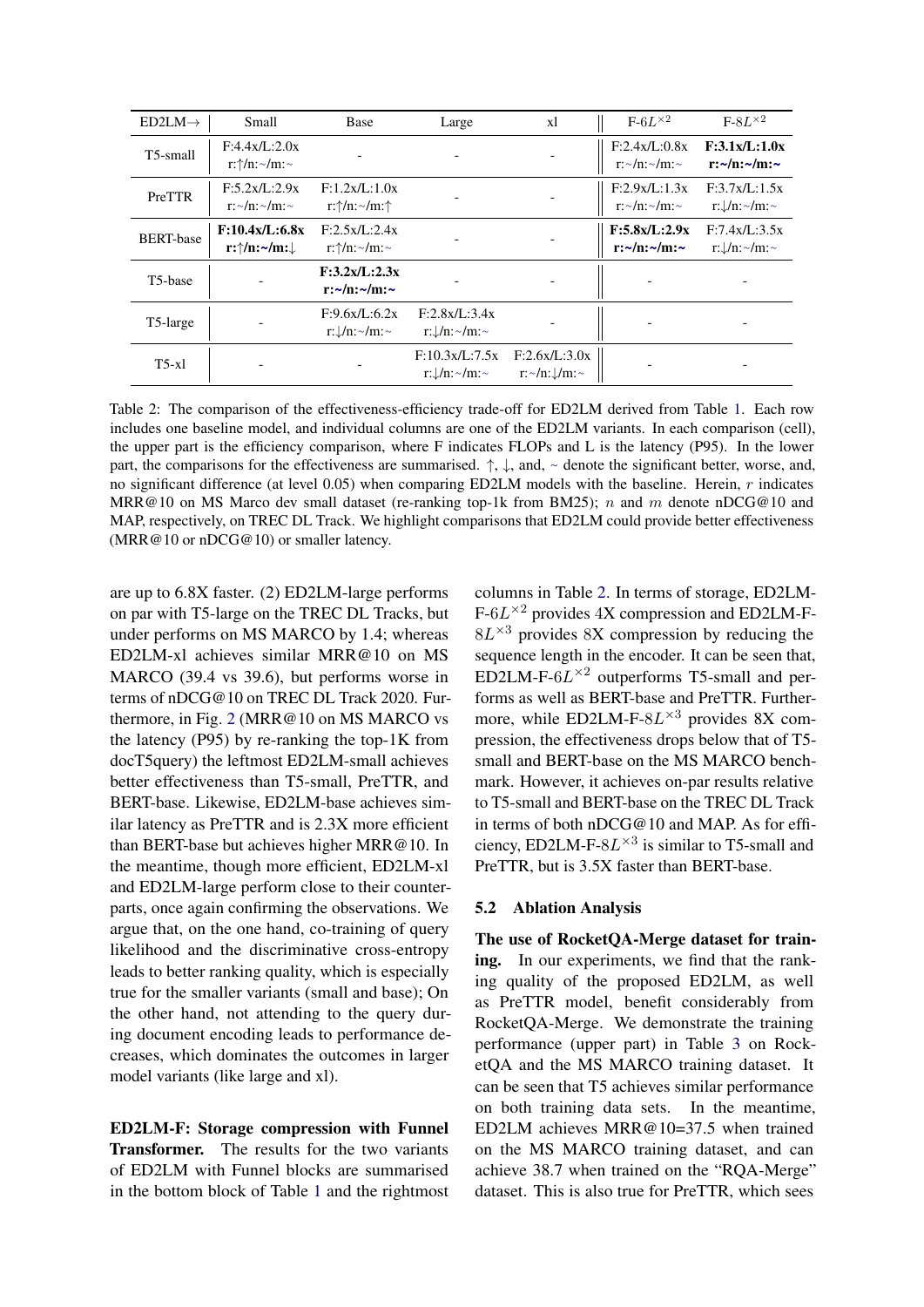<span id="page-7-0"></span>

| Models               |                      |                               |        |
|----------------------|----------------------|-------------------------------|--------|
|                      | <b>Training Data</b> | Loss                          | MRR@10 |
| <b>PreTTR</b>        | <b>MS</b> Marco      |                               | 35.2   |
| T <sub>5</sub> -base | <b>MS</b> Marco      |                               | 38.4   |
| T <sub>5</sub> -base | ROA-Hard             |                               | 38.0   |
| ED2LM-base           | <b>MS</b> Marco      |                               | 37.5   |
| ED2LM-base           | ROA-Hard             |                               | 37.3   |
| ED2LM-base           | <b>MS</b> Marco      | LUL (dos Santos et al., 2020) | 31.2   |
| ED2LM-base           | ROA-Merge            | LUL (dos Santos et al., 2020) | 33.6   |
| ED2LM-base           | ROA-Merge            | MLE(Eq. 1)                    | 30.2   |
| ED2LM-base           | RQA-Merge            | $CE$ (Eq. 2)                  | 38.2   |

Table 3: Ablation study. In the upper half, the uses of alternative training data are explored. In the lower half, different loss functions are used to train ED2LM, including the LUL loss from [\(dos Santos et al.,](#page-9-6) [2020\)](#page-9-6), negative log-likelihood loss on questions as in [\(Nogueira et al.,](#page-10-2) [2019a\)](#page-10-2), and the cross-entropy loss on true/false token as in [\(Nogueira et al.,](#page-10-0) [2020\)](#page-10-0).

an MRR@10 increase from 35.2 to 36.7. We conjecture that the decoupled encoding of query and documents, as in ED2LM and PreTTR, requires more queries for training whereas models that use full cross-attention benefit less from the extra training data. The training performance of ED2LMbase on RocketQA-Hard in Table [3](#page-7-0) provides evidences for this, where ED2LM-base achieves an even lower MRR@10. RocketQA-Hard is a subset of RocketQA-Merge and includes hard negative samples but without the extra queries. Therefore, we conclude that *more unique questions for training is one of the ED2LM's key ingredients.*

Alternative loss functions for training. In [\(dos](#page-9-6) [Santos et al.,](#page-9-6) [2020\)](#page-9-6), the unlikelihood loss (referred as LUL) was used to train a BART [\(Lewis](#page-10-9) [et al.,](#page-10-9) [2020\)](#page-10-9) model for question answering. In this section, we train ED2LM using the LUL loss from [\(dos Santos et al.,](#page-9-6) [2020\)](#page-9-6) on both the MS MARCO and RQA-Merge training sets. We also use the negative log-likelihood loss in Eq. [1](#page-2-2) (as in docT5query [\(Nogueira et al.,](#page-10-2) [2019a\)](#page-10-2)) and the crossentropy loss in Eq. [2](#page-2-3) (as in [\(Nogueira et al.,](#page-10-0) [2020\)](#page-10-0)) to train ED2LM separately. From Table [3](#page-7-0) (lower part), LUL leads to significantly worse MRR@10 than using the loss in Eq. [3](#page-2-1) (33.6 vs 38.7), but outperforms the use of negative log-likelihood loss from Eq. [1](#page-2-2) as in [\(Zhuang et al.,](#page-11-3) [2021b\)](#page-11-3). When only using the cross-entropy loss of the true/false token (Eq. [2\)](#page-2-3), effectiveness is slightly worse than when using the loss in combination with query likelihood (38.2 vs 38.7), mirroring the findings from [\(Ju et al.,](#page-9-7) [2021\)](#page-9-7). Therefore, we conclude that *the use of both true/false tokens and query likelihood for training (as in Eq. [3\)](#page-2-1) is another key ingredient for ED2LM.*

# 6 ED2LM for Question Generation

Question generation has played an important role for different downstream tasks [\(Shakeri et al.,](#page-11-12) [2020;](#page-11-12) [Puri et al.,](#page-10-16) [2020;](#page-10-16) [Del Tredici et al.,](#page-9-20) [2021\)](#page-9-20). We conjecture that the combination of generation and ranking loss used in ED2LM has the potential to improve question generation when compared to models trained with generation loss only. We evaluate this conjecture by comparing questions generated by vanilla generator trained with question likelihood only [\(Nogueira et al.,](#page-10-14) [2019b\)](#page-10-14) and ED2LM in different scenarios: manual inspection, assessment with automatic metrics and synthetic training data generation. For question generation task, an extra "eos" token (namely, the end of sequence token) is inserted between the question and the true/false token. Our pilot experiments show that this change does not influence the ranking performance but boosts the generation quality of ED2LM. We adopt the top-k sampling decoding [\(Fan et al.,](#page-9-21) [2018\)](#page-9-21) (set  $k = 10$ ) in question generation for all models.

# 6.1 Question Generation with Less Hallucination

Manual inspection of the generated questions. We investigate the reasons why ED2LM can significantly outperform deep query likelihood (MRR@10=38.7 vs 30.2 from Table [3\)](#page-7-0) by a big margin. We compare the questions generated by ED2LM and T5 trained with query likelihood as in Eq. [1.](#page-2-2) We sample 66 documents from the MS MARCO passage corpus with at least one correct query in the MS MARCO development dataset, and collect 10 unique generated queries from both ED2LM and T5, ending up with 660 query-documents pairs for annotation. These pairs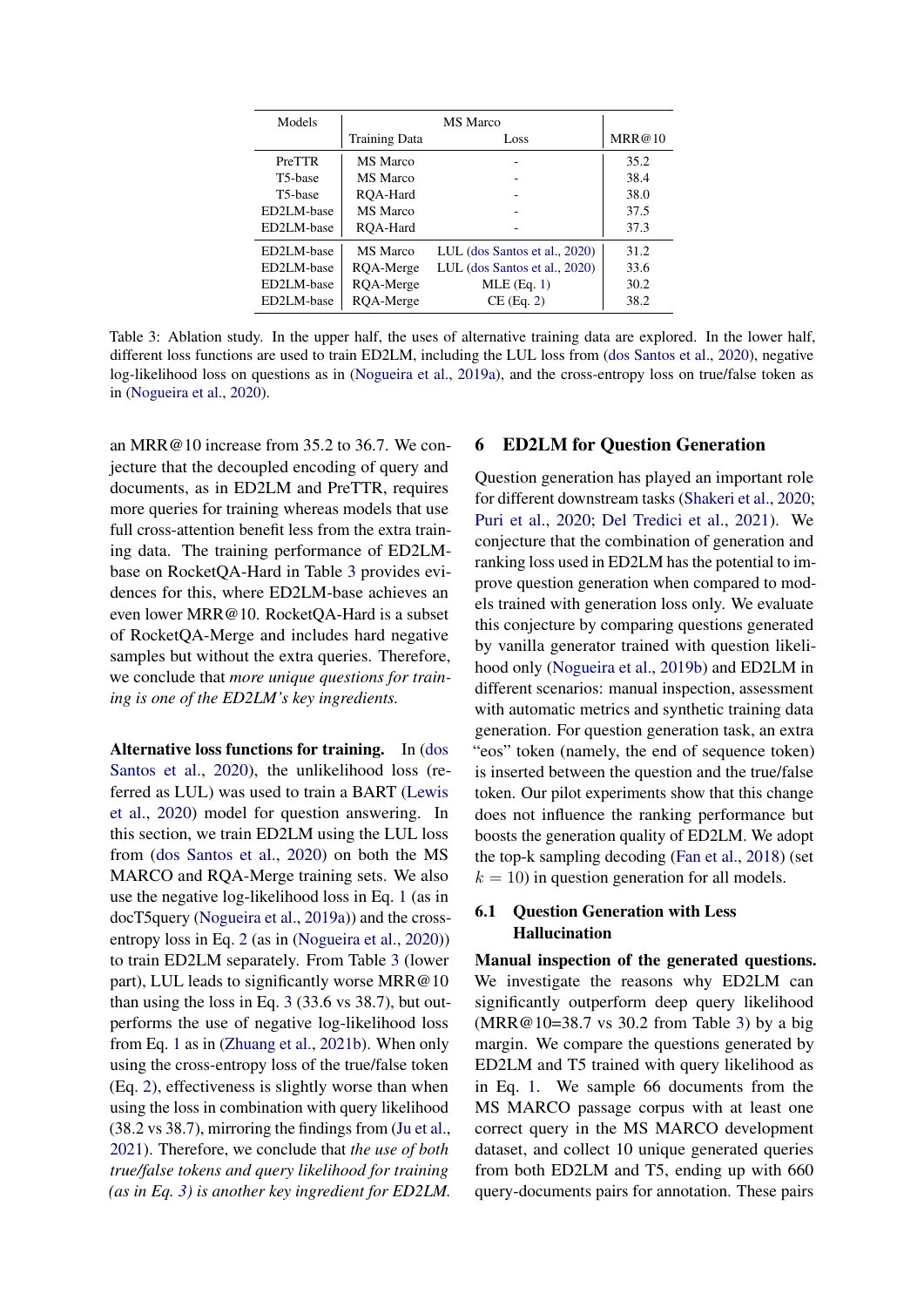| Paragraph |
|-----------|
|-----------|

<span id="page-8-0"></span>An experience modifier is an adjustment factor assigned to an Employer's FEIN by the rating bureau (NCCI or State Bureau). The factor compares your loss data to other employers with the same class codes, and is expressed as a credit or debit on your policy.

| Model | <b>Ouestion</b>                                       | Answerable? |
|-------|-------------------------------------------------------|-------------|
| T5    | is a modifier factor English                          | No          |
| T5    | what is experience modifier rating                    | No          |
| ED2LM | what is an experience modifier in an insurance policy | Yes         |
| ED2LM | experience modifier definition                        | Yes         |

Table 4: Example generations from ED2LM-base and T5-base.

are labeled by eight annotators with a single binary question: "Is the generated query (question) answered by the given document (passage)?". We avoid potential bias during annotation by not informing the annotators which system generated which questions. According to the annotated data, 70.6% of the queries generated by ED2LM are answerable by the source document, while **52.1%** of the queries generated by T5 are answerable. We conjecture that *the use of Eq. [3](#page-2-1) for training makes the query generator stick to the document better, leading to fewer hallucinations, thus producing better ranking when the decoder is used as a ranker.*

Question vs. paragraph overlap. We measured the overlap between generated questions and their respective source passages using a set of 3k generated questions from each system. Intuitively, question generators that hallucinate less are more likely to stick to the text from the source paragraph. The overlap is computed as the macro-average of the question-paragraph word-level overlap, and is normalised using the length of the question. While T5 has an overlap rate of 55.62% (i.e., 55.62% of question tokens also appear in the source paragraph), ED2LM has an overlap rate of 62.14%, which is more than 6% higher than T5 model. In Table [4,](#page-8-0) we present example questions generated by T5 and ED2LM and their source paragraphs. Although T5 questions are somewhat related to the paragraph, the paragraph is not a good answer for them. For example, in Table [4,](#page-8-0) the first question T5 hallucinates the word *English*, which compromises the question quality.

### 6.2 Synthetic Training Data for Retrieval

Finally, we demonstrate the advantages of the generated questions from ED2LM by using them to train a dual-encoder based passage retrieval model, following the configurations in [\(Lu et al.,](#page-10-17) [2021\)](#page-10-17). Specifically, we train a  $BERT_{large}$  dual encoder model using the synthetic question-passage pairs generated by ED2LM and T5 respectively and report the results on MS MARCO dev set. For each passage, we generate three synthetic questions. We also extract hard negatives by randomly sampling passages from the same document. During training, we use both in-batch negatives and hard negatives. During inference, we retrieve top 1000 passages for each question from the passage collection containing about 8.8 million passages and report MRR@10. The model using ED2LM generated data achieves MRR@10=30.4, whereas the model using T5 generated data gets MRR@10=26.5. We argue that the boost is due to that the synthetic training data from ED2LM is with less generation hallucination (18% according to the manual annotation), thus including few training noise.

# 7 Conclusion

In this work, we propose a novel model named ED2LM. ED2LM encodes documents and decodes the query using a trailing binary class token appended to the query for ranking. By training on a dataset with more unique questions (namely, "RocketQA-Merge" [\(Qu et al.,](#page-10-3) [2021\)](#page-10-3)) and optimizing both query likelihood and a discriminative loss over the true/false token, ED2LM achieves competitive results compared to corresponding T5 models. When used as a decoder-only language model during inference, ED2LM provides up to 6.8X speedup without sacrificing effectiveness. We further demonstrate that ED2LM could generate questions with less hallucination. For future works, we plan to investigate the uses of ED2LM for different (generation) tasks such as multi-sentence compression (MRC) [\(Zhao et al.,](#page-11-13) [2019\)](#page-11-13), headline generation [\(Shen et al.,](#page-11-14) [2019\)](#page-11-14), and list question answering [\(Katti et al.,](#page-10-18) [2021\)](#page-10-18).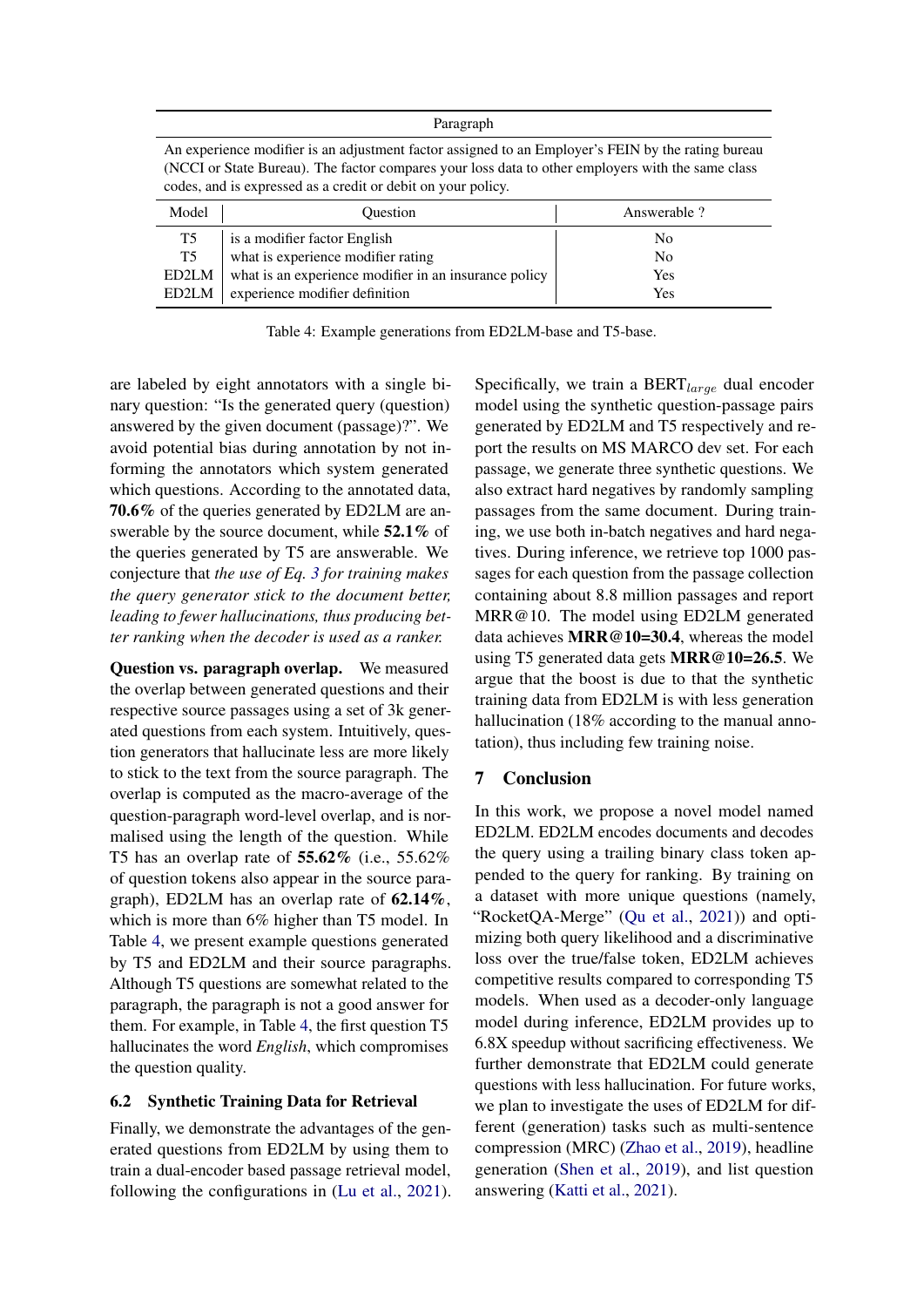### References

- <span id="page-9-19"></span>Liyu Cao, Yixuan Qiao, Hao Chen, Peng Gao, Yuan Ni, and Guotong Xie. 2020. A Multiple Models Ensembling Method in Trec Deep Learning. In *TREC*.
- <span id="page-9-4"></span>Xiaoyang Chen, Kai Hui, Ben He, Xianpei Han, Le Sun, and Zheng Ye. 2022. A Context-Aware BERT Retrieval Model Incorporating Local and Query-specific Context. In *European Conference on Information Retrieval*, ECIR '22. Springer.
- <span id="page-9-9"></span>Xuanang Chen, Ben He, Kai Hui, Le Sun, and Yingfei Sun. 2021a. Simplified TinyBERT: Knowledge Distillation for Document Retrieval. In *Advances in Information Retrieval - Proceedings of the 43rd European Conference on IR Research, Part II*, volume 12657 of *Lecture Notes in Computer Science*, pages 241–248. Springer.
- <span id="page-9-12"></span>Xuanang Chen, Ben He, Kai Hui, Yiran Wang, Le Sun, and Yingfei Sun. 2021b. Contextualized Offline Relevance Weighting for Efficient and Effective Neural Retrieval. In *Proceedings of the 44th International ACM SIGIR Conference on Research and Development in Information Retrieval*, pages 1617–1621.
- <span id="page-9-13"></span>Nachshon Cohen, Amit Portnoy, Besnik Fetahu, and Amir Ingber. 2021. SDR: Efficient Neural Reranking using Succinct Document Representation. *arXiv preprint arXiv:2110.02065*.
- <span id="page-9-16"></span>Nick Craswell, Bhaskar Mitra, Emine Yilmaz, and Daniel Campos. 2021. Overview of the TREC 2020 Deep Learning Track. *TREC*.
- <span id="page-9-15"></span>Nick Craswell, Bhaskar Mitra, Emine Yilmaz, Daniel Campos, and Ellen M Voorhees. 2020. Overview of the TREC 2019 Deep Learning Track. *TREC*.
- <span id="page-9-5"></span>Zhuyun Dai and Jamie Callan. 2020. Context-aware Term Weighting for First Stage Passage Retrieval. In *Proceedings of the 43rd International ACM SIGIR Conference on Research and Development in Information Retrieval*, pages 1533–1536.
- <span id="page-9-14"></span>Zihang Dai, Guokun Lai, Yiming Yang, and Quoc Le. 2020. Funnel-transformer: Filtering out Sequential Redundancy for Efficient Language Processing. *Advances in neural information processing systems*, 33:4271–4282.
- <span id="page-9-18"></span>Mostafa Dehghani, Yi Tay, Anurag Arnab, Lucas Beyer, and Ashish Vaswani. 2022. The Efficiency Misnomer. In *International Conference on Learning Representations*.
- <span id="page-9-20"></span>Marco Del Tredici, Gianni Barlacchi, Xiaoyu Shen, Weiwei Cheng, and Adrià de Gispert. 2021. Question Rewriting for Open-Domain Conversational QA: Best Practices and Limitations. In *Proceedings of the 30th ACM International Conference on Information & Knowledge Management*, pages 2974– 2978.
- <span id="page-9-0"></span>Jacob Devlin, Ming-Wei Chang, Kenton Lee, and Kristina Toutanova. 2019. BERT: Pre-training of Deep Bidirectional Transformers for Language Understanding. In *NAACL-HLT (1)*.
- <span id="page-9-6"></span>Cicero dos Santos, Xiaofei Ma, Ramesh Nallapati, Zhiheng Huang, and Bing Xiang. 2020. Beyond [CLS] through Ranking by Generation. In *Proceedings of the 2020 Conference on Empirical Methods in Natural Language Processing (EMNLP)*, pages 1722– 1727.
- <span id="page-9-21"></span>Angela Fan, Mike Lewis, and Yann Dauphin. 2018. Hierarchical Neural Story Generation. In *Proceedings of the 56th Annual Meeting of the Association for Computational Linguistics (Volume 1: Long Papers)*, pages 889–898.
- <span id="page-9-17"></span>Adam Fisch, Alon Talmor, Robin Jia, Minjoon Seo, Eunsol Choi, and Danqi Chen. 2019. MRQA 2019 Shared Task: Evaluating Generalization in Reading Comprehension. In *Proceedings of the 2nd Workshop on Machine Reading for Question Answering*, pages 1–13.
- <span id="page-9-2"></span>Luyu Gao, Zhuyun Dai, and Jamie Callan. 2021. COIL: Revisit Exact Lexical Match in Information Retrieval with Contextualized Inverted List. In *Proceedings of the 2021 Conference of the North American Chapter of the Association for Computational Linguistics: Human Language Technologies*, pages 3030–3042.
- <span id="page-9-3"></span>Shuguang Han, Xuanhui Wang, Mike Bendersky, and Marc Najork. 2020. Learning-to-Rank with BERT in TF-Ranking. *CoRR*, abs/2004.08476.
- <span id="page-9-8"></span>Geoffrey Hinton, Oriol Vinyals, and Jeffrey Dean. 2015. Distilling the Knowledge in a Neural Network. In *NIPS Deep Learning and Representation Learning Workshop*.
- <span id="page-9-10"></span>Sebastian Hofstätter, Sophia Althammer, Michael Schröder, Mete Sertkan, and Allan Hanbury. 2020a. Improving Efficient Neural Ranking Models with Cross-architecture Knowledge Distillation. *arXiv*.
- <span id="page-9-11"></span>Sebastian Hofstätter, Markus Zlabinger, and Allan Hanbury. 2020b. Interpretable & Time-Budget-Constrained Contextualization for Re-Ranking. In *ECAI 2020*, pages 513–520. IOS Press.
- <span id="page-9-7"></span>Jia-Huei Ju, Jheng-Hong Yang, and Chuan-Ju Wang. 2021. Text-to-text Multi-view Learning for Passage Re-ranking. In *Proceedings of the 44th International ACM SIGIR Conference on Research and Development in Information Retrieval*, pages 1803– 1807.
- <span id="page-9-1"></span>Vladimir Karpukhin, Barlas Oguz, Sewon Min, Patrick Lewis, Ledell Wu, Sergey Edunov, Danqi Chen, and Wen-tau Yih. 2020. Dense Passage Retrieval for Open-Domain Question Answering. In *Proceedings of the 2020 Conference on Empirical Methods in Natural Language Processing (EMNLP)*, pages 6769–6781.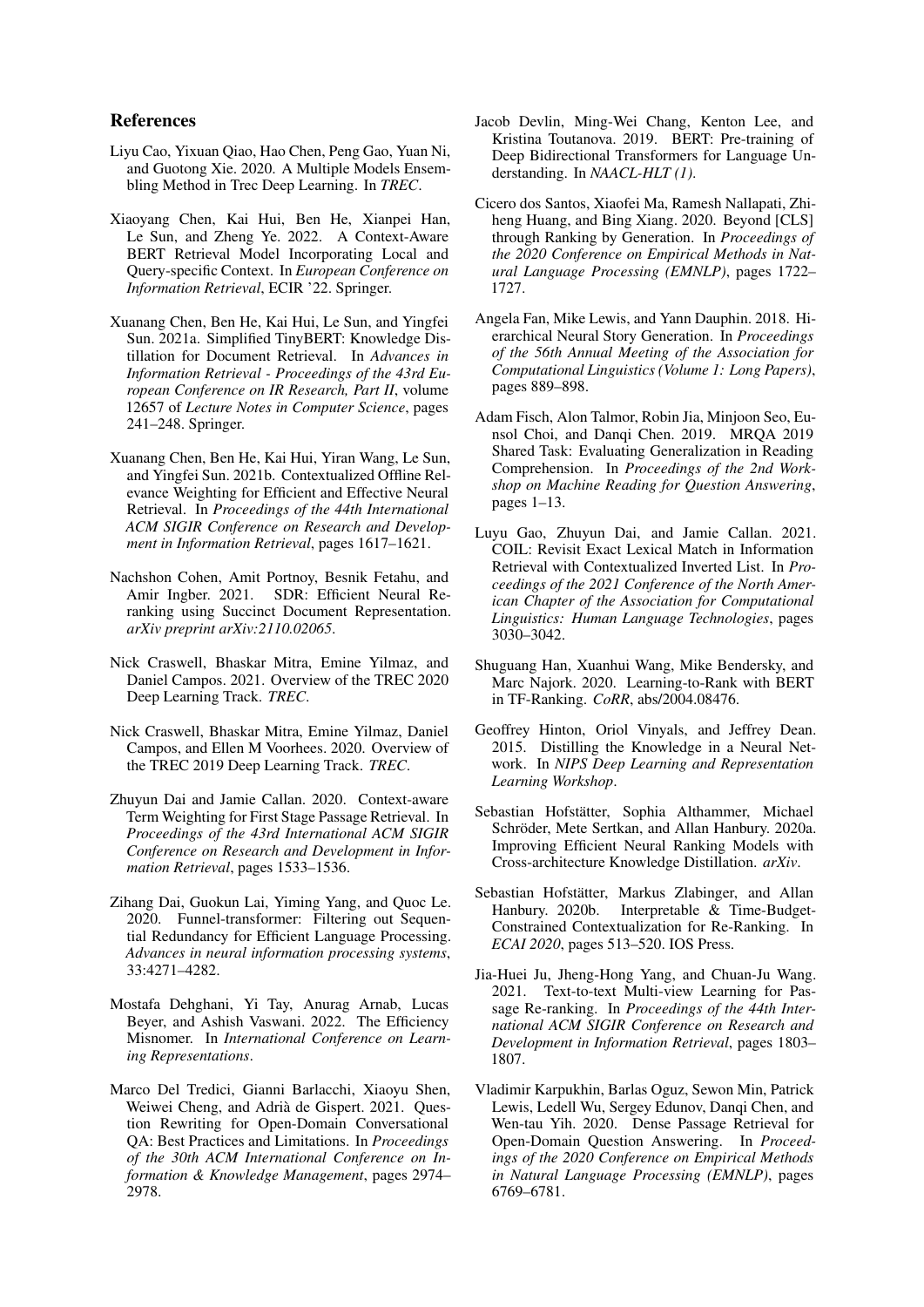- <span id="page-10-18"></span>Anoop R Katti, Kai Hui, Adria de Gispert, and Hagen Fuerstenau. 2021. Question Answering using Web Lists. In *Proceedings of the 30th ACM International Conference on Information & Knowledge Management*, pages 3132–3136.
- <span id="page-10-6"></span>Omar Khattab and Matei Zaharia. 2020. Col-BERT: Efficient and Effective Passage Search via Contextualized late Interaction over BERT. In *Proceedings of the 43rd International ACM SIGIR conference on research and development in Information Retrieval*, pages 39–48.
- <span id="page-10-11"></span>Tom Kwiatkowski, Jennimaria Palomaki, Olivia Redfield, Michael Collins, Ankur Parikh, Chris Alberti, Danielle Epstein, Illia Polosukhin, Jacob Devlin, Kenton Lee, et al. 2019. Natural Questions: A Benchmark for Question Answering Research. *Transactions of the Association for Computational Linguistics*, 7:453–466.
- <span id="page-10-7"></span>Oleg Lesota, Navid Rekabsaz, Daniel Cohen, Klaus Antonius Grasserbauer, Carsten Eickhoff, and Markus Schedl. 2021. A Modern Perspective on Query Likelihood with Deep Generative Retrieval Models. In *Proceedings of the 2021 ACM SIGIR International Conference on Theory of Information Retrieval*, pages 185–195.
- <span id="page-10-9"></span>Mike Lewis, Yinhan Liu, Naman Goyal, Marjan Ghazvininejad, Abdelrahman Mohamed, Omer Levy, Veselin Stoyanov, and Luke Zettlemoyer. 2020. BART: Denoising Sequence-to-Sequence Pretraining for Natural Language Generation, Translation, and Comprehension. In *Proceedings of the 58th Annual Meeting of the Association for Computational Linguistics*, pages 7871–7880.
- <span id="page-10-17"></span>Jing Lu, Gustavo Hernandez Abrego, Ji Ma, Jianmo Ni, and Yinfei Yang. 2021. Multi-stage Training with Improved Negative Contrast for Neural Passage Retrieval. In *Proceedings of the 2021 Conference on Empirical Methods in Natural Language Processing: Findings*.
- <span id="page-10-8"></span>Sean MacAvaney, Franco Maria Nardini, Raffaele Perego, Nicola Tonellotto, Nazli Goharian, and Ophir Frieder. 2020. Efficient Document Re-Ranking for Transformers by Precomputing Term Representations. In *Proceedings of the 43rd International ACM SIGIR Conference on Research and Development in Information Retrieval*, pages 49–58.
- <span id="page-10-13"></span>Craig Macdonald, Richard McCreadie, Rodrygo L. T. Santos, and Iadh Ounis. 2012. From Puppy to Maturity: Experiences in Developing Terrier. In *Proceedings of the SIGIR 2012 Workshop on Open Source Information Retrieval*, pages 60–63. University of Otago, Dunedin, New Zealand.
- <span id="page-10-10"></span>Tri Nguyen, Mir Rosenberg, Xia Song, Jianfeng Gao, Saurabh Tiwary, Rangan Majumder, and Li Deng. 2016. MS MARCO: A Human Generated Machine Reading Comprehension Dataset. In *CoCo@ NIPS*.
- <span id="page-10-0"></span>Rodrigo Nogueira, Zhiying Jiang, Ronak Pradeep, and Jimmy Lin. 2020. Document Ranking with a Pretrained Sequence-to-Sequence Model. In *Proceedings of the 2020 Conference on Empirical Methods in Natural Language Processing: Findings*, pages 708–718.
- <span id="page-10-2"></span>Rodrigo Nogueira, Jimmy Lin, and AI Epistemic. 2019a. From doc2query to docTTTTTquery. *Online preprint*.
- <span id="page-10-14"></span>Rodrigo Nogueira, Wei Yang, Jimmy Lin, and Kyunghyun Cho. 2019b. Document Expansion by Query Prediction. *arXiv preprint arXiv:1904.08375*.
- <span id="page-10-12"></span>Rama Kumar Pasumarthi, Sebastian Bruch, Xuanhui Wang, Cheng Li, Michael Bendersky, Marc Najork, Jan Pfeifer, Nadav Golbandi, Rohan Anil, and Stephan Wolf. 2019. Tf-Ranking: Scalable Tensorflow Library for Learning-to-rank. In *Proceedings of the 25th ACM SIGKDD International Conference on Knowledge Discovery and Data Mining*.
- <span id="page-10-16"></span>Raul Puri, Ryan Spring, Mohammad Shoeybi, Mostofa Patwary, and Bryan Catanzaro. 2020. Training Question Answering Models From Synthetic Data. In *Proceedings of the 2020 Conference on Empirical Methods in Natural Language Processing (EMNLP)*, pages 5811–5826.
- <span id="page-10-15"></span>Yixuan Qiao, Hao Chen, Liyu Cao, Liping Chen, Pengyong Li, Jun Wang, Peng Gao, Yuan Ni, and Guotong Xie. 2021. PASH at TREC 2020 Deep Learning Track: Dense Matching for Nested Ranking.
- <span id="page-10-4"></span>Zhen Qin, Le Yan, Honglei Zhuang, Yi Tay, Rama Kumar Pasumarthi, Xuanhui Wang, Michael Bendersky, and Marc Najork. 2021. Are Neural Rankers still Outperformed by Gradient Boosted Decision Trees? In *International Conference on Learning Representations*.
- <span id="page-10-3"></span>Yingqi Qu, Yuchen Ding, Jing Liu, Kai Liu, Ruiyang Ren, Wayne Xin Zhao, Daxiang Dong, Hua Wu, and Haifeng Wang. 2021. RocketQA: An Optimized Training Approach to Dense Passage Retrieval for Open-domain Question Answering. In *Proceedings of the 2021 Conference of the North American Chapter of the Association for Computational Linguistics: Human Language Technologies*, pages 5835–5847.
- <span id="page-10-1"></span>Colin Raffel, Noam Shazeer, Adam Roberts, Katherine Lee, Sharan Narang, Michael Matena, Yanqi Zhou, Wei Li, and Peter J Liu. 2020. Exploring the Limits of Transfer Learning with a Unified Text-to-Text Transformer. *Journal of Machine Learning Research*, 21:1–67.
- <span id="page-10-5"></span>Ruiyang Ren, Yingqi Qu, Jing Liu, Wayne Xin Zhao, Qiaoqiao She, Hua Wu, Haifeng Wang, and Ji-Rong Wen. 2021. RocketQAv2: A Joint Training Method for Dense Passage Retrieval and Passage Re-ranking.